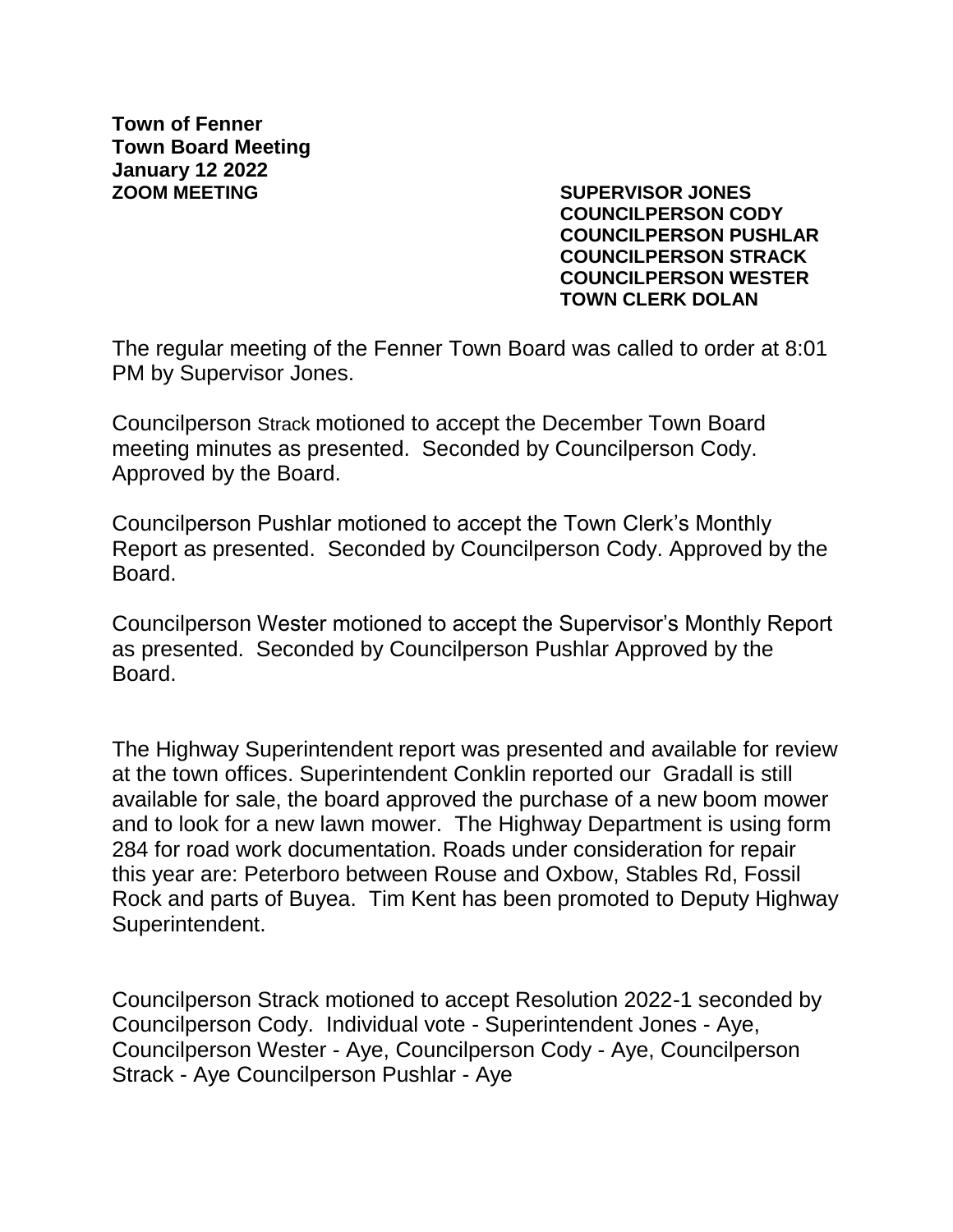## **Amended RESOLUTION 2022 - 1 OF THE TOWN BOARD OF THE TOWN OF FENNER ORGANIZATIONAL APPOINTMENTS**

Health Officer Madison County Zoning Board of Appeals Secretary \$18.00 per hour Planning Board Secretary Monica Cody \$18.00 per hour Registrar of Vital Statistics @ \$300.00 per year Lisa Dolan Zoning and Codes Officer Roger Cook Town Attorney Costello, Fearon and Cooney Youth Recreation Committee Reps Bill Wester & Mark Costello FREE Center Board liaison Bill Wester Emergency Management Committee David Jones, Robbie Conklin,

Building and Maintenance liaison Bill Cody Highway Dept. liaison Hannah Strack & Adam Pushlar Official Bank Community Bank Grievance Board @ \$50.00 per member / Gregory Gavula, Bill Parry

Justices @5288.00  $Clerk$   $@5770.00$ Town Historian @ \$100.00 per year Gerald A. Davies Dog Control Officer @ \$1,800.00 per year Gordon Baker Secretary to Supervisor & Bookkeeper @ \$15,400.00 per yr. Carol Roberts Budget Officer @ \$2,550.00 per year David Jones Deputy Supervisor Hannah Strack Election Board Inspectors Madison County Board of

Regular Monthly Town Board Meeting 2nd Wed of month 8:00

Mileage rate per mile \$0.55 (pre-approved by Bd) Salaries of Elected Officials per year Supervisor \$\$8,700.00

Assessor @ \$13,325.00 per year Brian Fitts, Larry Fitts (Deputy) Monthly salaries to be paid Between 25th & end of month Purchases without Town Board approval \$1000 Zoning and Planning Clerk Lisa Dolan @ 1,200./Year Deputy Town Clerks @\$18.00 per hour Christine Mandel Record Access Officer **Lisa Dolan** 

Official Newspaper Cazenovia Republican & www.townoffenner.com

> Hannah Strack per meeting & Fred Bosworth Elections pm Councilmen 4 @ \$2,100.00 Highway Supt. \$55,760.00 Town Justice \$5,875.00 Town Clerk \$\$9500.00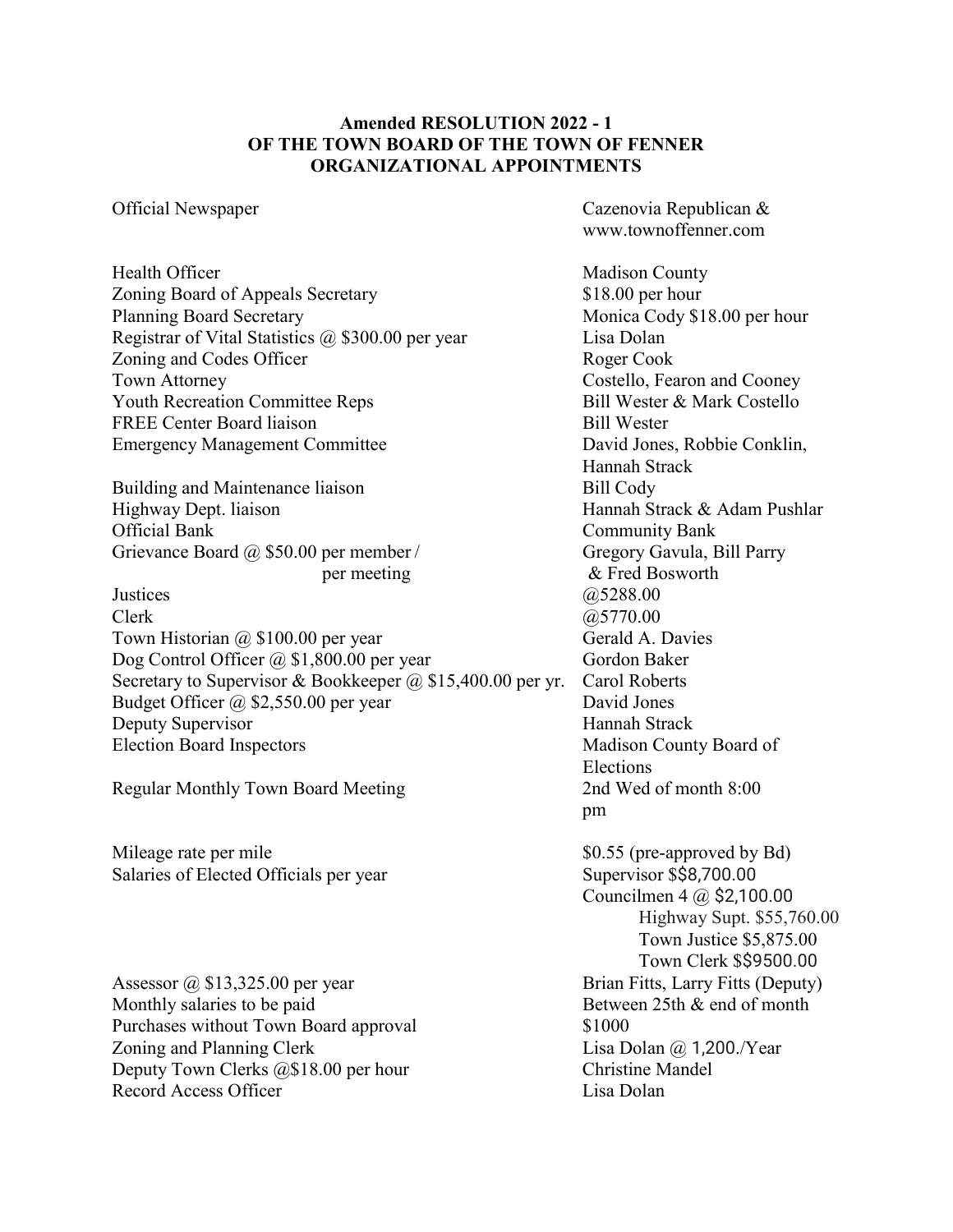Investment Policy 2022 No change from 2021 Procurement Policy 20212 No change from 2021 IT and Computer Use Policy Fee Schedule Municipal Building Use Policy Town Property Leases

#### **Health Insurance – Highway Department ONLY-2021**

|                    | Town       | Town       | Employee  |                        |
|--------------------|------------|------------|-----------|------------------------|
|                    | portion of | portion of | portion   | <b>NO INS</b>          |
|                    | Single     | Family     | of Family | <b>BONUS</b>           |
|                    | Coverage   | Coverage   | Coverage  |                        |
|                    |            |            |           |                        |
| Highway            | 100%       | 100%       | 0%        | Maximum 3000.00 to be  |
| Superintendent     |            |            |           | paid in 4 installments |
|                    |            |            |           |                        |
| Full-time highway  |            |            |           | YES $(1/2)$ as         |
| employees hired    | 100%       | 60%        | 40%       | below                  |
| prior              |            |            |           |                        |
| to January 1, 2015 |            |            |           |                        |
|                    |            |            |           |                        |
| Full-time highway  |            |            |           |                        |
| employees hired    | 100%       | 45%        | 55%       | <b>NO</b>              |
| after              |            |            |           |                        |
| January 1, 2015    |            |            |           |                        |

**Highway Superintendent** - Town will provide coverage (both individual & family) **For all full-time highway employees hired prior to January 1, 2015:**

Health insurance will be provided for individual employees Town will pay 60% of family coverage

**For all full-time highway employees hired after January 1, 2015:** Health insurance will be provided for individual employee Town will pay 45% of family coverage

# **Pay Scale – Highway Department ONLY-2020**

**3 -** Machine Equipment Operators **(MEO) at \$21.65/hour New employees** will receive **\$1 less per hour** for their six months. **(\$22.50 hour) 2 - MEO/Mechanics** at **50 cents more** per hour **(\$23.00/hour + \$0.50/hour (23.50)**

**1 - MEO/Deputy** at **75 cents more** per hour **(\$23.00/hour by\$0.75/hour) (23.75**)

\***It is up to the individual employee to take overtime hours as comp time, all at once, or apportioned but must be used by December 31 of the year accrued. HIGHWAY DEPARTMENT 2020**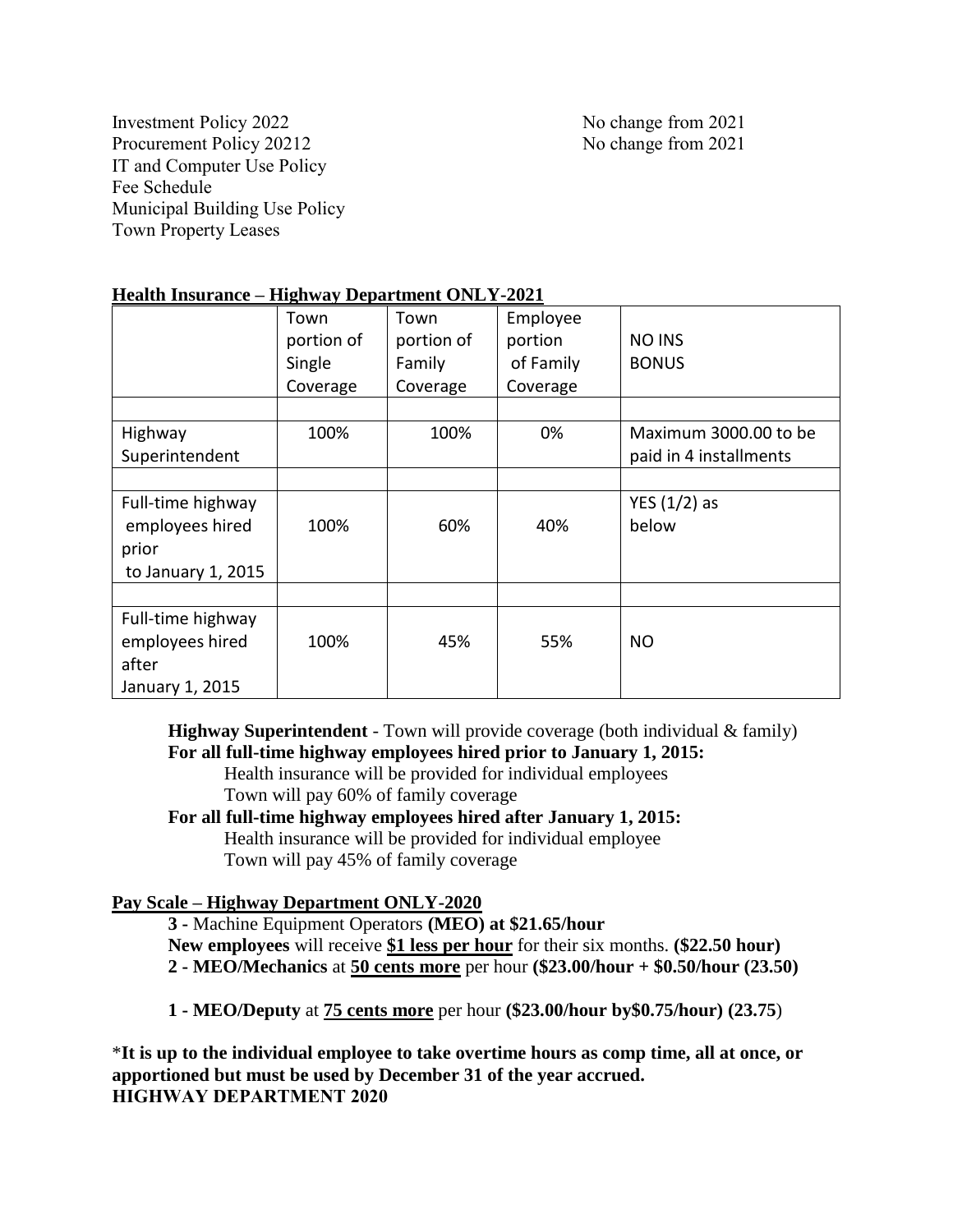The longevity is as follows:

|           | 5 years of service - \$400.00 per year<br>10 years of service - \$800.00 per year<br>15 years of service - \$1,000.00 per year              |
|-----------|---------------------------------------------------------------------------------------------------------------------------------------------|
| Holidays: | New Year's Day, Memorial Day, Fourth of July, Labor Day, Election Day,<br>Thanksgiving, Christmas and 6 floating days - a total of 13 days. |
| Vacation: | 2 weeks after 1 year<br>3 weeks after 5 years                                                                                               |

# Sick & Personal days for Full Time Employees:

Employees will be granted six (6) sick days (48 hours) annually; unused sick time will be carried over to the next year to be used for sick time only. Sick days are granted without loss remuneration annually on January 1<sup>st</sup>.

Unused sick leave shall carry over and accumulate to a maximum of 120 days (towards NYSLRS, if the employee is eligible).

#### PER NYSLRS for all Tier 3 and 4 members:

Section 41(j) of the Retirement and Social Security Law (RSSL) provides an optional sick leave benefit. If your employer has chosen to offer this benefit, you may receive service credit for your unused, unpaid sick leave days at retirement. To be eligible for this benefit, you must retire directly from public employment or within a year after separating from service. The additional credit is determined by dividing the total unused, unpaid sick leave days by 260. For most members, the maximum number of sick leave days allowable is 165. However, for some members employed by New York State, the maximum is 200 days. Contact your employer or refer to your Member Annual Statement to determine if your employer has adopted this benefit.

The additional credit is determined by dividing the total unused, unpaid sick leave days by 260. For most members, the maximum number of sick leave days allowable is 165. However, for some members employed by New York State, the maximum is 200 days. Contact your employer or refer to your Member Annual Statement to determine if your employer has adopted this benefit.

Employees will be granted six (6) personal days (48 hours) annually. Upon separation of employment, the employee cannot be paid for the unused balance. Personal days are granted without loss of remuneration annually on January 1st.

New Employees starting after the New Year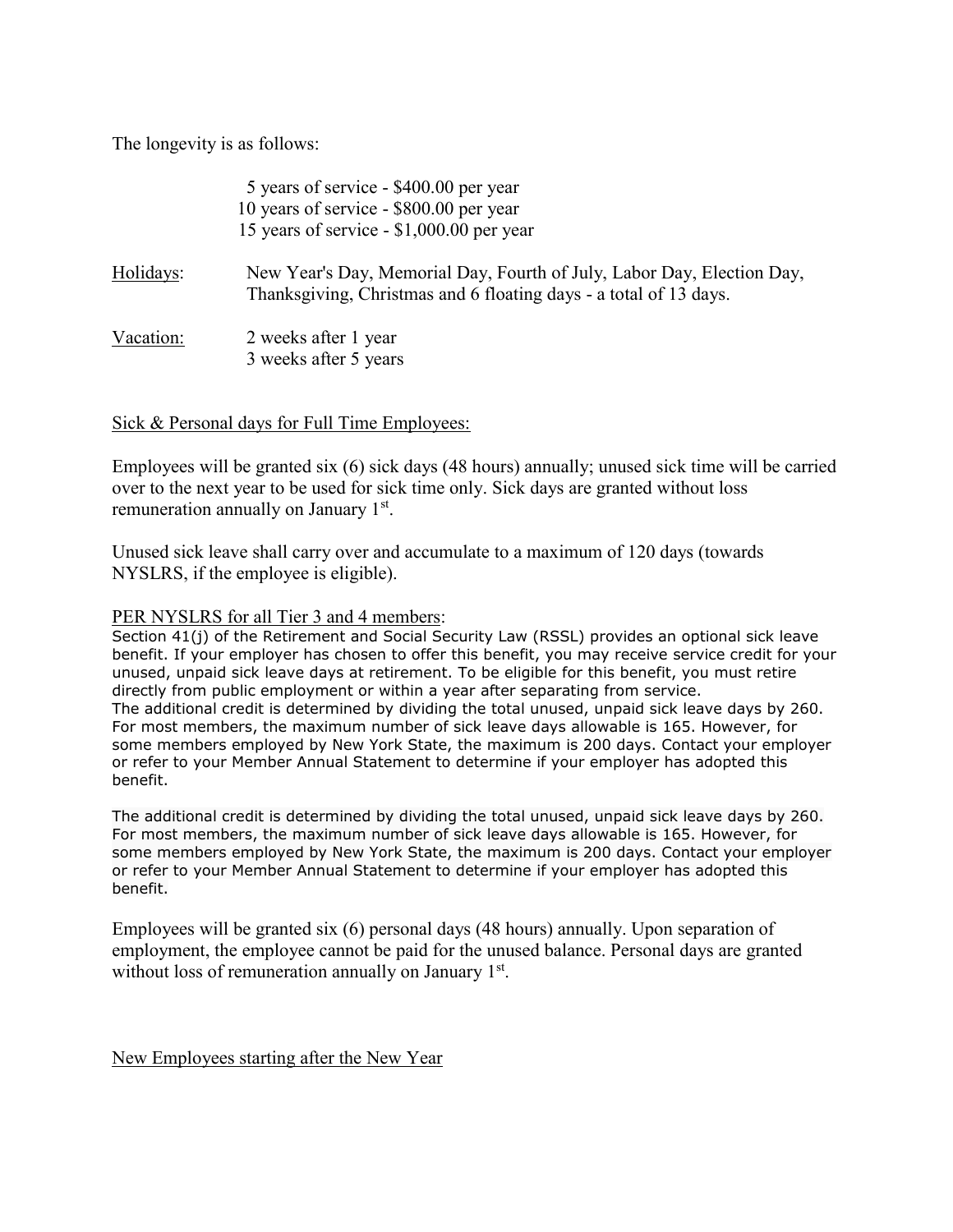Twelve (12) month employees commencing work after the start of the work year will be immediately credited with one (1) day of sick leave for each three (3) remaining months of their work year to a maximum of three (3) days for that initial partial year.

Unused personal days may not be carried over to succeeding years.

Health Insurance: Will be provided for all full time highway employees. \*All new employees will pay 55% of the Family Coverage. Health Insurance will be provided for the Highway Superintendent.

#### Comp Time:

Compensatory time must be used before the end of each calendar year (December 31).

Councilperson Wester motioned to accept Resolution 2022-2 seconded by Councilperson Cody. Approved by the Board.

# **RESOLUTION NO. 2022 - 2 OF THE TOWN BOARD OF THE TOWN OF FENNER**

#### **A RESOLUTION APPROVING AN INTERMUNICIPAL AGREEMENT WITH THE COUNTY OF MADISON FOR INFORMATION TECHNOLOGY SERVICES**

**WHEREAS,** the County of Madison has proposed an intermunicipal agreement to provide information technology services to the Town of Fenner; and

**WHEREAS,** the Town Board finds it in the best interest of the Town to enter into said agreement.

**NOW, THEREFORE BE IT RESOLVED** by the Town Board of the Town of Fenner that the intermunicipal agreement with the County of Madison to provide information technology services to the Town of Fenner at an hourly cost of \$45.59 per hour, plus travel expenses, and upon such other terms and conditions as are set forth in the agreement, is hereby approved, and it is further

**RESOLVED** that the Town Supervisor be, and hereby is authorized to execute said intermunicipal agreement with the County of Madison to provide information technology services to the Town of Fenner, and to execute all such other documents and to take all such other actions as may be necessary and/or appropriate to carry out the intent of said contract and this resolution.

Councilperson Cody motioned to accept Resolution 2022-3 seconded by Councilperson Stack. Approved by the Board.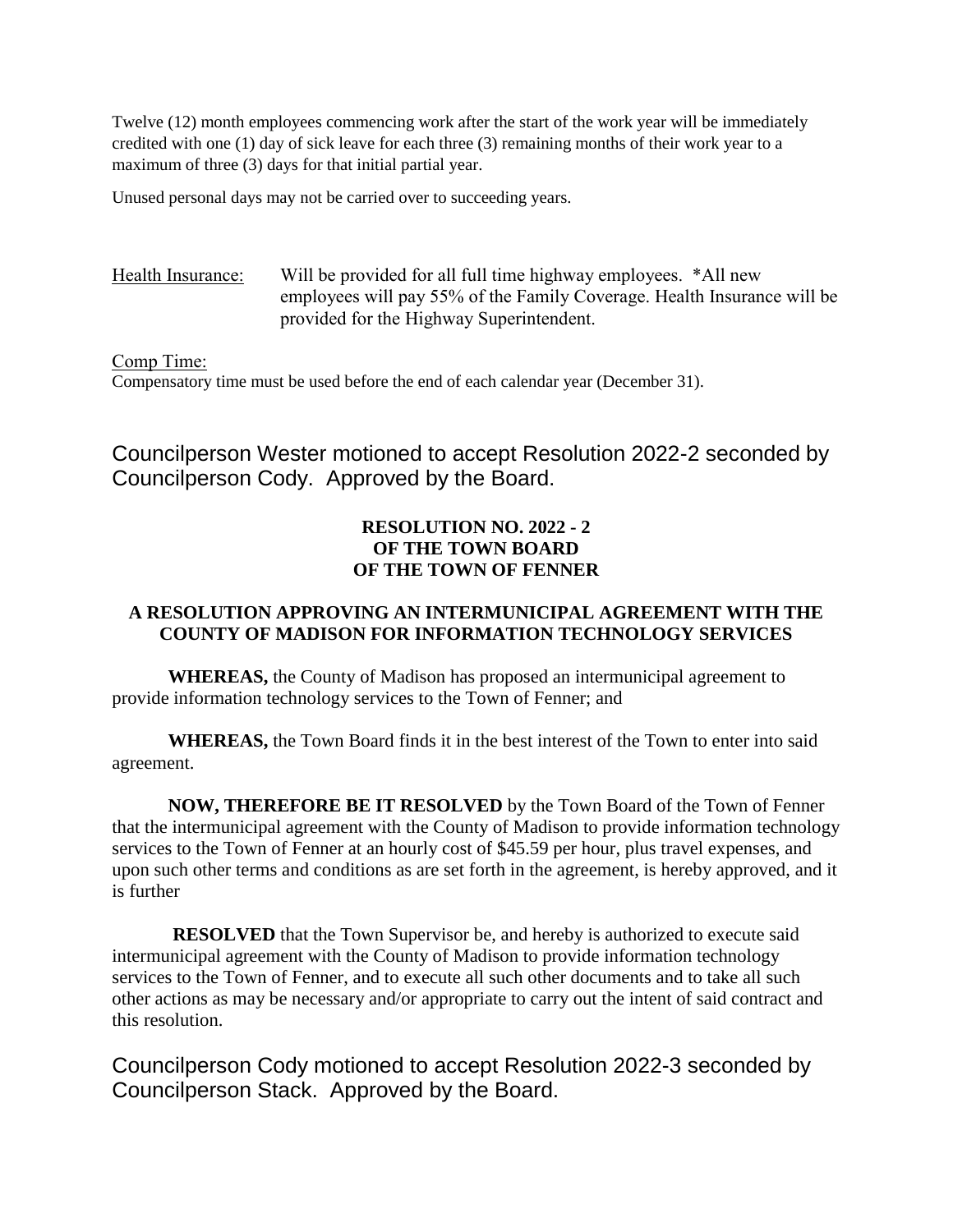# **RESOLUTION 2022-3 OF THE TOWN BOARD OF THE TOWN OF FENNER**

#### **Municipal Building Use Policy**

Town of Fenner - Town Municipal Building Use Policy

The Town of Fenner Town Municipal Building (the "Municipal Building") shall be available for use by Town of Fenner community organizations and Town of Fenner residents only. The Municipal Building is not available for the following purposes:

- Sale or promotion of business products or services
- Religious proselytization
- Political campaign activities
- Events for which an admission fee or donation is required
- Any use or manner of use prohibited by law. Prohibited uses do not limit or exclude other uses which may be prohibited by the Town of Fenner (the "Town")
- Restriction of political campaign activities is not intended to restrict use of the facilities by elected or appointed officials for Town meeting purposes or any other Town related business, including elections.

Granting permission for the use of the facilities for any purpose does not imply Town approval of the group utilizing the facility or of the ideas presented at the event.

Use of the Municipal Building shall be scheduled through the Town Clerk's Office. Reservations will be taken no more than 90 days in advance of the reservation date and are on a first-come, first-served basis. Town and Election process utilization shall always take priority.

The Municipal Building shall be available for public use only during hours that do not conflict with Town and Election Day use. The Municipal Building shall not be available for public use at any time before 8:00AM or after 10:00PM.

Groups using the Municipal Building may not exceed the number of individuals lawfully permitted inside the building as determined and posted by the Code Enforcement Officer. Any group that includes minors shall also include adequate adult supervision at all times.

Smoking and Alcoholic beverages are not permitted in the Municipal Building or on Town property generally. All Posted rules and regulations shall be adhered to.

Profanity, objectionable language, disorderly acts or illegal activities of any kind shall be absolutely prohibited anywhere on Town property, and those violating this prohibition will be ejected from the premises.

Use of the Municipal Building shall NOT include the use of any Town equipment. Groups shall be responsible for bringing their own equipment and supplies and shall NOT use Town equipment or supplies nor ask Municipal Building staff to provide needed supplies.

The Justice's Bench is ABSOLUTELY OFF LIMITS. There shall be NO persons or activity behind the Justice Bench. Groups found to be in violation of this will NOT be allowed to use the Municipal Building.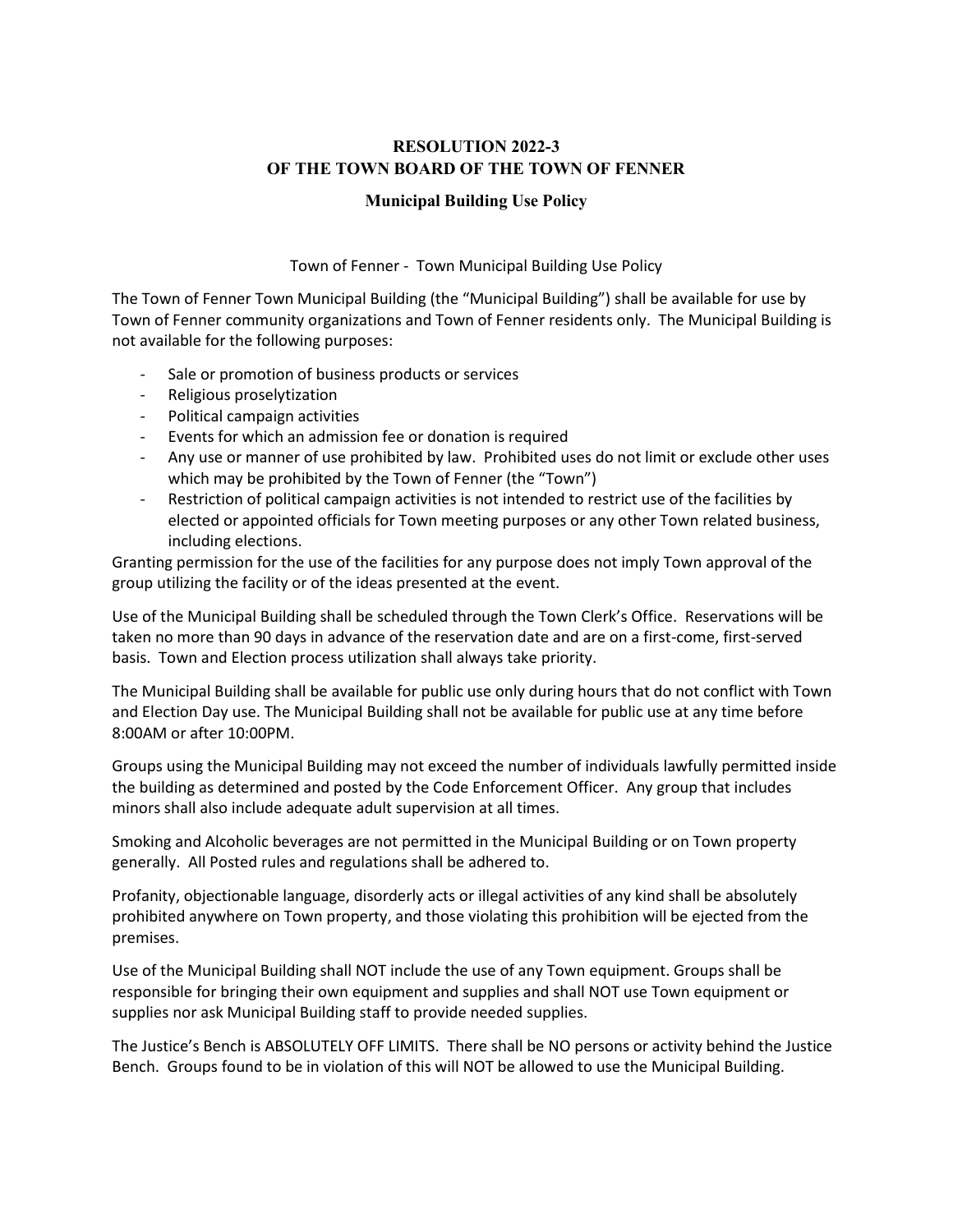The Municipal Building will be left in the clean orderly state it was found. If furniture is moved it must be returned to its original location. In the event that the Municipal Building is not left in the orderly state it was found, a cleaning fee may be assessed by the Town and future use of the Municipal Building by the group in question may be restricted. Lights are to be turned off and the building is to be locked and secure at the conclusion of the event.

Organizations using the Municipal Building, on behalf of his, hers or its heirs, successors, assigns and representatives, to the extent permissible by law, hereby releases and agrees to hold harmless, defend and indemnify the Town, its officers, officials, representatives, agents and/or employees with respect to any and/or all injury, disability, death or loss, damage to person or property, attorneys' fees and/or any loss or claim whatsoever that results from any failure to adhere to the terms and provisions of this Use Policy and from any occurrence upon Town premises in any way related to the use of the Municipal Building by any organization.

Organizations using the Municipal Building shall procure and keep in effect comprehensive general liability insurance, including contractual liability coverage, issued by a company licensed by the State of New York with minimum limits of \$1,000,000 per occurrence for bodily injury, death and property damage.

Any questions regarding interpretation of this policy shall be referred to the Town Board at their next regularly scheduled meeting. In the event that the reservation date requested will be prior to the next regularly scheduled meeting, then the Town Supervisor, his or her designee, or the Town Clerk, in their sole discretion, shall have the authority to respond to questions, and make determinations regarding interpretation of the policy.

Councilperson Pushlar motioned to accept Resolution 2022-4 seconded by Councilperson Cody. Approved by the Board.

# **RESOLUTION 2022- 4 OF THE TOWN BOARD OF THE TOWN OF FENNER Renewal and Review of Town owned Real Property Leases**

FREE Center – lease in place expires 2022

12.5 Acres off Buyea Rd Tax map parcel 78.-1-28.1 - 5 year lease executed to Henry W. Stoker of 4955 Nelson Rd. Lease expires at the end of 2022. \$500 per year due November of each year

3161 Fenner East Rd. – FCC Radio Tower – lease from Dec 2022-Dec 2023 \$300 per year

Councilperson Strack motioned to accept Resolution 2022-5 seconded by Councilperson Cody. Approved by the Board.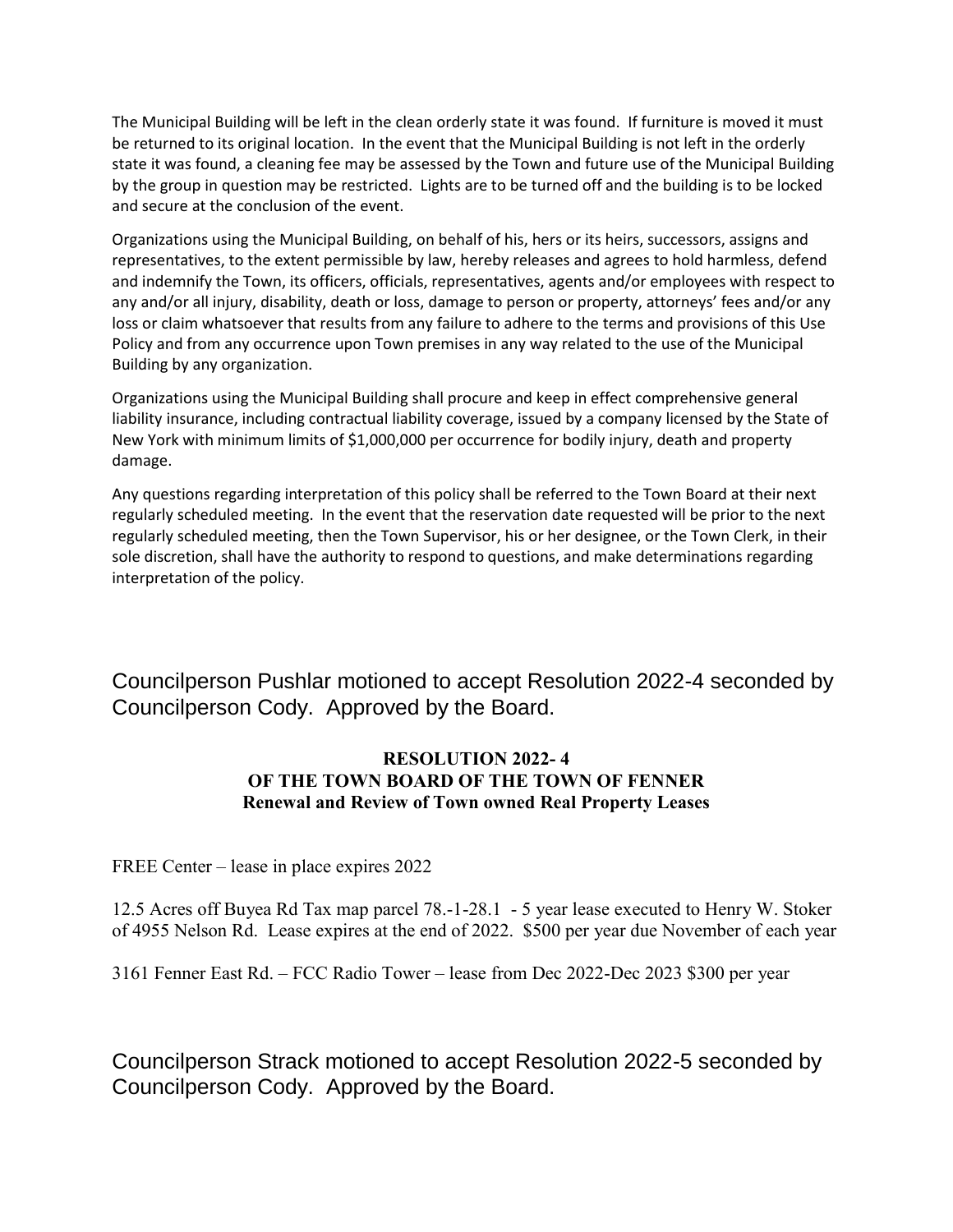# **RESOLUTION 2022-5 Of the Town Board Of the Town of Fenner Resolution of Appreciation – Retiree Recognition**

**WHEREAS,** the Fenner Town Board believes that town employees should be recognized for their faithful service to the public:

**WHEREAS,** recognition of the distinguished service of certain town employees with an upcoming retirement is in order,

**NOW, THEREFORE, BE IT RESOLVED** that the Fenner Town Board hereby recognizes the dedicated contributions of Carmen McCarthy, upon her retirement.

Councilperson Strack motioned to accept Resolution 2022-6 seconded by Councilperson Cody. Approved by the Board.

# **RESOLUTION 2022-06**

# **Of the Town Board**

**Of the Town of Fenner**

# **Resolution of Appreciation – Retiree Recognition**

**WHEREAS,** the Fenner Town Board believes that town employees should be recognized for their faithful service to the public:

**WHEREAS,** recognition of the distinguished service of certain town employees with an upcoming retirement is in order,

**NOW, THEREFORE, BE IT RESOLVED** that the Fenner Town Board hereby recognizes the dedicated contributions of Daniel Smith, upon his retirement.

Councilperson Strack motioned to accept Resolution 2022-7 seconded by Councilperson Cody. Approved by the Board.

# **RESOLUTION 2022-07 Of the Town Board Of the Town of Fenner Designation of Polling Place**

Councilperson Strack motioned to accept Resolution 2022-7 seconded by Councilperson Cody. Approved by the Board.

**Resolution 2021 - 07**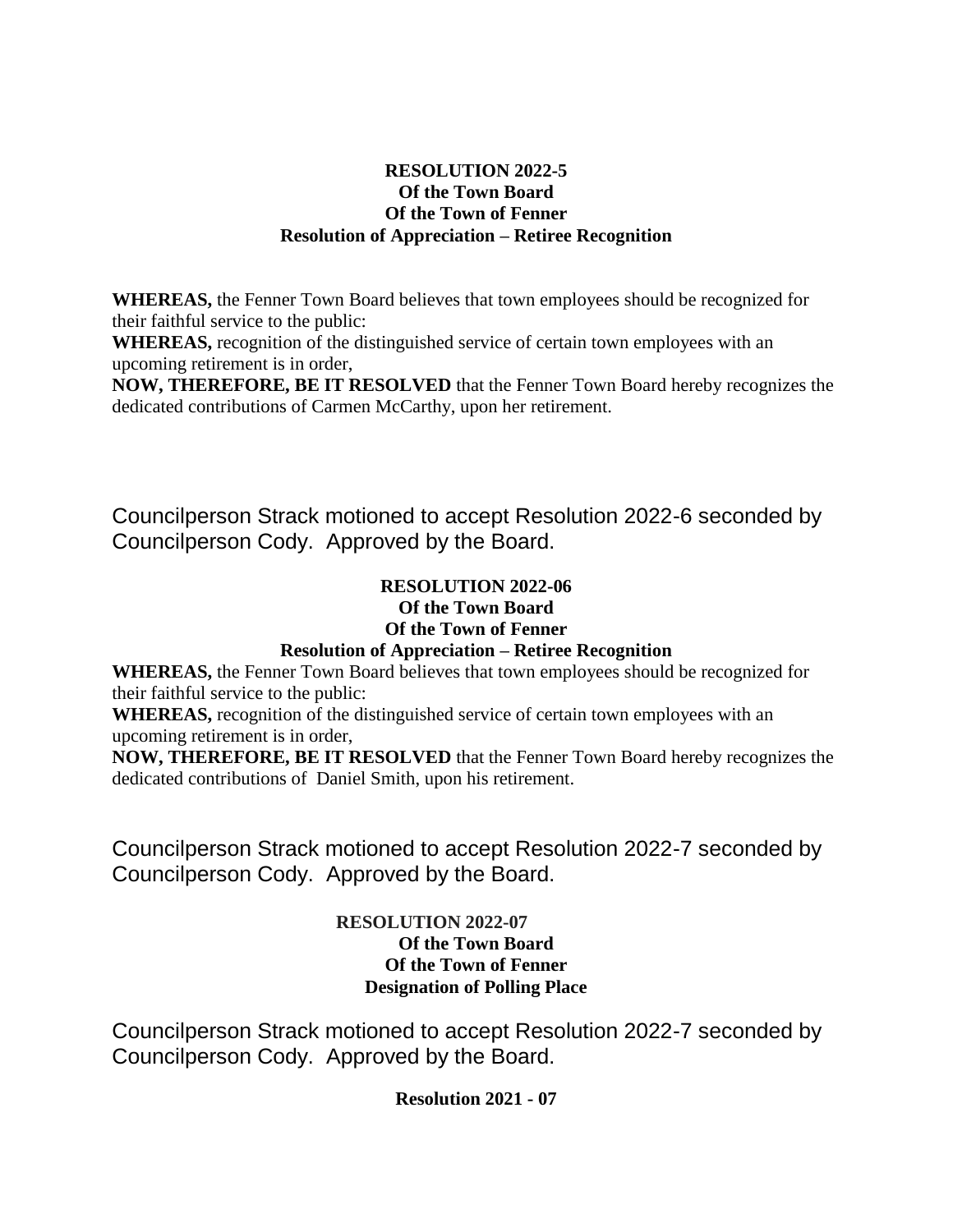# **Resolution to Accept the Town of Fenner as polling place for 2022**

MADISON COUNTY BOARD OF ELECTIONS

138 N COURT STREET

PO BOX 666

WAMPSVILLE, NY 13163

Dear Commissioners:

At a regular meeting of the \_\_TOWN OF FENNERT own/City Board on the 12 day of January, 2022, the following polling places were

designated for the 2022 Election year.

Election District **Poll Site** 

1. 3151 Fenner East Rd Cazenovia NY

TOWN CLERK **EXECUTE AND TOWN** 

(Signature)

Town/City of Fenner

Councilperson Strack motioned to accept Resolution 2022-8 seconded by Councilperson Cody. Approved by the Board. Individual vote - Superintendent Jones - Aye, Councilperson Wester - Aye, Councilperson Cody - Aye, Councilperson Strack - Aye Councilperson Pushlar - Aye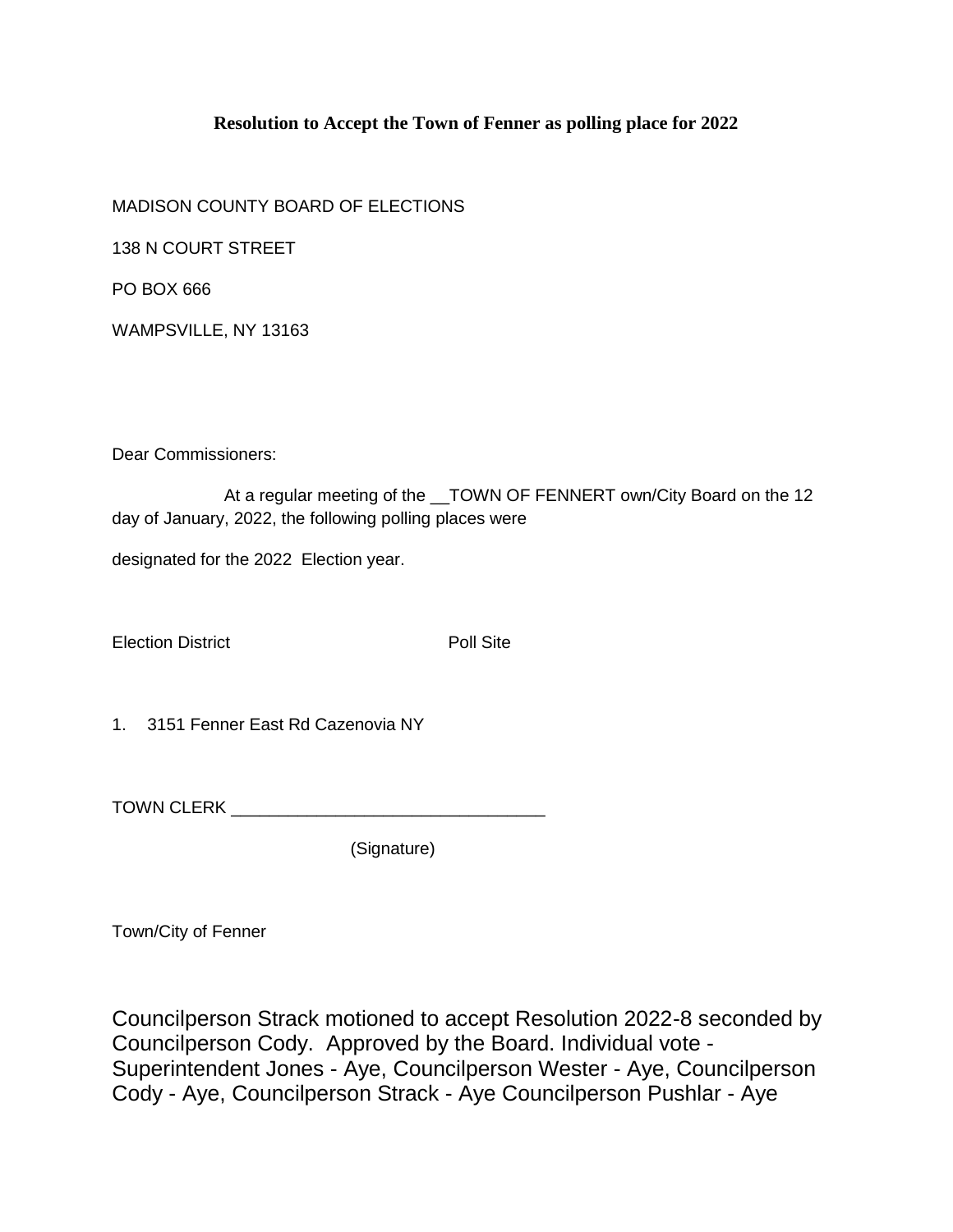## **RESOLUTION 2022 -08 OF THE TOWN BOARD OF THE TOWN OF FENNER Budget modification General Fund**

## **TOWN OF FENNER**

## **RESOLUTION 2022-08**

**2021 GENERAL - DECEMBER Budget Modifications (for JANUARY 2022 mtg)**

**TO ADJUST FOR BUDGET SHORTFALLS**

### **GENERAL**

**Transfer (from) to Increase**

**Current Appropriation Shortfall Manual Appropriation (cover all Appropriation (cover all Appropriation (cover all Appropriation (cover all Appropriation (cover all Appropriation (cover all Appropriation (cover all Appropr** 

**shortfall)**

| <b>A1410.4 Town Clerk - Contr</b><br>Exp           | (S72.43) | A 1990.4 Contingency | \$1,342.<br>53 |
|----------------------------------------------------|----------|----------------------|----------------|
| A1430.12 PT Account Clerk                          | (S9.88)  |                      |                |
| A1430.42 Personnel - Payroll<br><b>Service Fee</b> | (S32.00) |                      |                |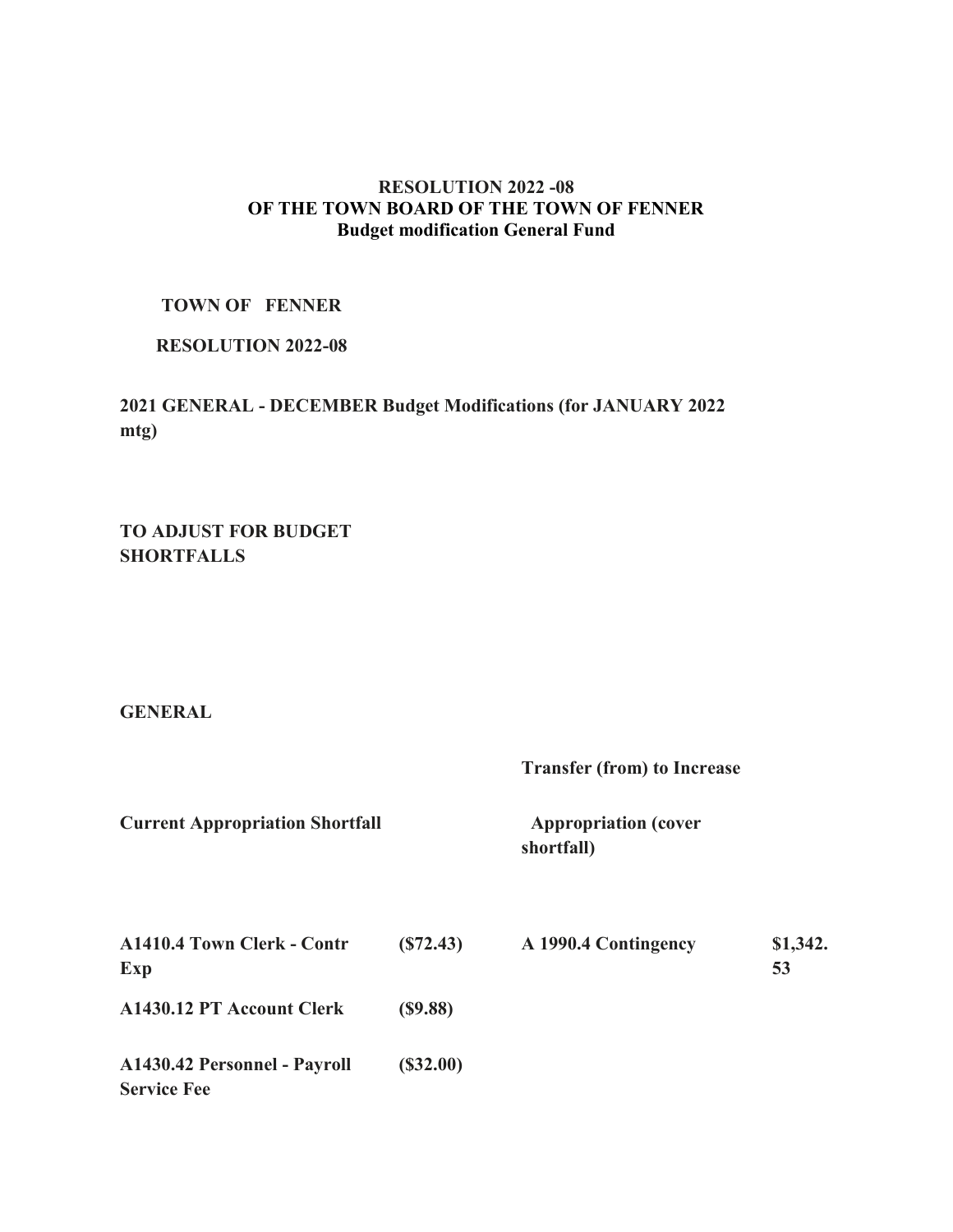| A1620.1 Building - Pers Srv                               | (S120.0)<br>$\boldsymbol{0}$ |              |                |
|-----------------------------------------------------------|------------------------------|--------------|----------------|
| A1620.43 Building - Utilities                             | (S688.2)<br>2)               |              |                |
| A8010.14 Zoning - Inspection -<br><b>Personal Service</b> | (S420.0)<br>$\boldsymbol{0}$ |              |                |
| <b>TOTAL</b>                                              | $(S1, 342)$ .<br>53)         | <b>TOTAL</b> | \$1,342.<br>53 |

Councilperson Strack motioned to accept Resolution 2022-09 seconded by Councilperson Cody. Individual vote - Superintendent Jones - Aye, Councilperson Wester - Aye, Councilperson Cody - Aye, Councilperson Strack - Aye Councilperson Pushlar - Aye

# **RESOLUTION 2022 -09 OF THE TOWN BOARD OF THE TOWN OF FENNER Budget modification HighwayFund**

 TOWN OF FENNER Resolution 2022 -09 2021 HIGHWAY - DECEMBER Budget Modifications (for JANUARY 2022 mtg)

# TO ADJUST FOR BUDGET SHORTFALLS TO ADJUST FOR ADDITIONAL REVENUE RECEIVED

| <b>HIGHWAY</b>                           |                                 |                   |  |
|------------------------------------------|---------------------------------|-------------------|--|
| Transfer (from) to Increase              |                                 |                   |  |
| <b>Current Appropriation Shortfall</b>   | Appropriation (cover shortfall) |                   |  |
|                                          |                                 |                   |  |
| DA5130.4 - MACHINERY CONTR EXPENSE       | $(\$8,038.77)$                  | $*DA2665$ - HWY - |  |
| SALES OF EQUIPMENT \$19,254.99           |                                 |                   |  |
| DA5130.4 - MACHINERY CONTR EXPENSE**     | $(\$4,146.79)$                  |                   |  |
| DA9010.8 - STATE RETIREMENT (\$6,320.00) |                                 |                   |  |
| DA9055.8 - DBL BENEFITS (\$2.85)         |                                 |                   |  |
| DA9060.8 - HEALTH INSURANCE(\$746.58)    |                                 |                   |  |
| (\$19,254.99)<br><b>TOTAL</b><br>TOTAL   | \$19,254.99                     |                   |  |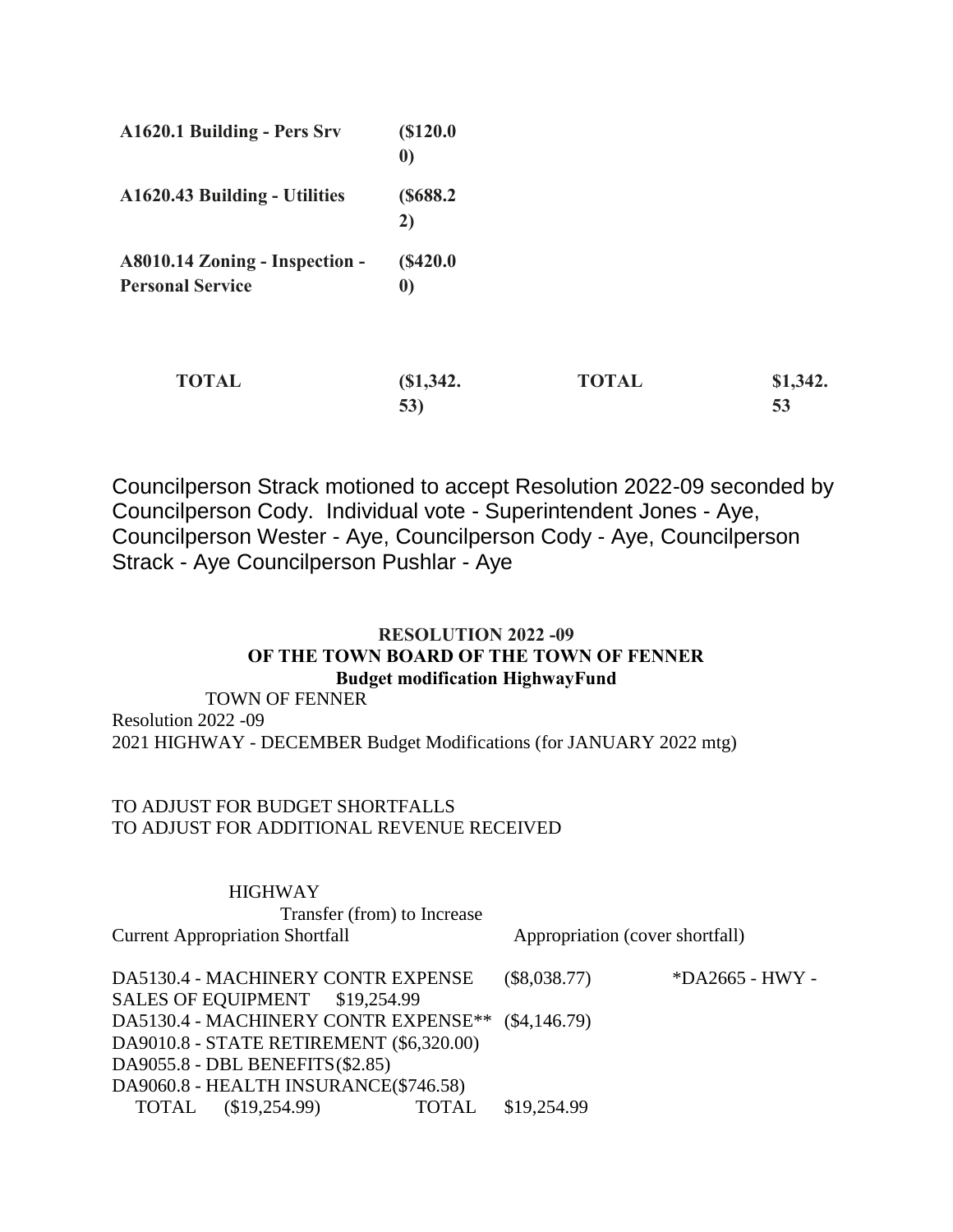\*\* TO BALANCE & \*TO INCREASE BUDGET REVENUE TO COVER DECEMBER INVOICES REFLECT AMOUNT RECEIVED IN 2021

# **OLD BUSINESS:**

The Employee Handbook has been compiled and sent to the Town Attorney - Board will approve once it is approved.

Town clerk discussed moving from Spectrum to Windstream, installing a firewall and preparing for virtually town meetings.

Town has approved hiring of an "as needed" cleaning person at the rate of 40.00 per hour.

# **NEW BUSINESS:**

Discussion on how to use our APRA Funds, Town is looking into: septic system at town, adding a new bay to highway building and paving the parking lot, Free Center walkways and parking lot, new floor for highway garage - Bids will be sought for all work requiring them.

Andy Stone has agreed to take the position of Planning Board Chairman, effective immediately. Donna Griffin has stepped down, but remains a Planning Board member.

Enel is interested in extending the existing wind farm in Fenner, reaching into surrounding towns. They are looking to expand to 200- 250 megawatt and adding at least 60 more windmills. They are also seeking 15 acres for battery storage. Local residents report being contacted by Enel.

The Planning Board will be asked to begin working on the Town's Comprehensive Plan.

Town is discussing becoming an Emergency Shelter with Dan DeGear and the American Red Cross.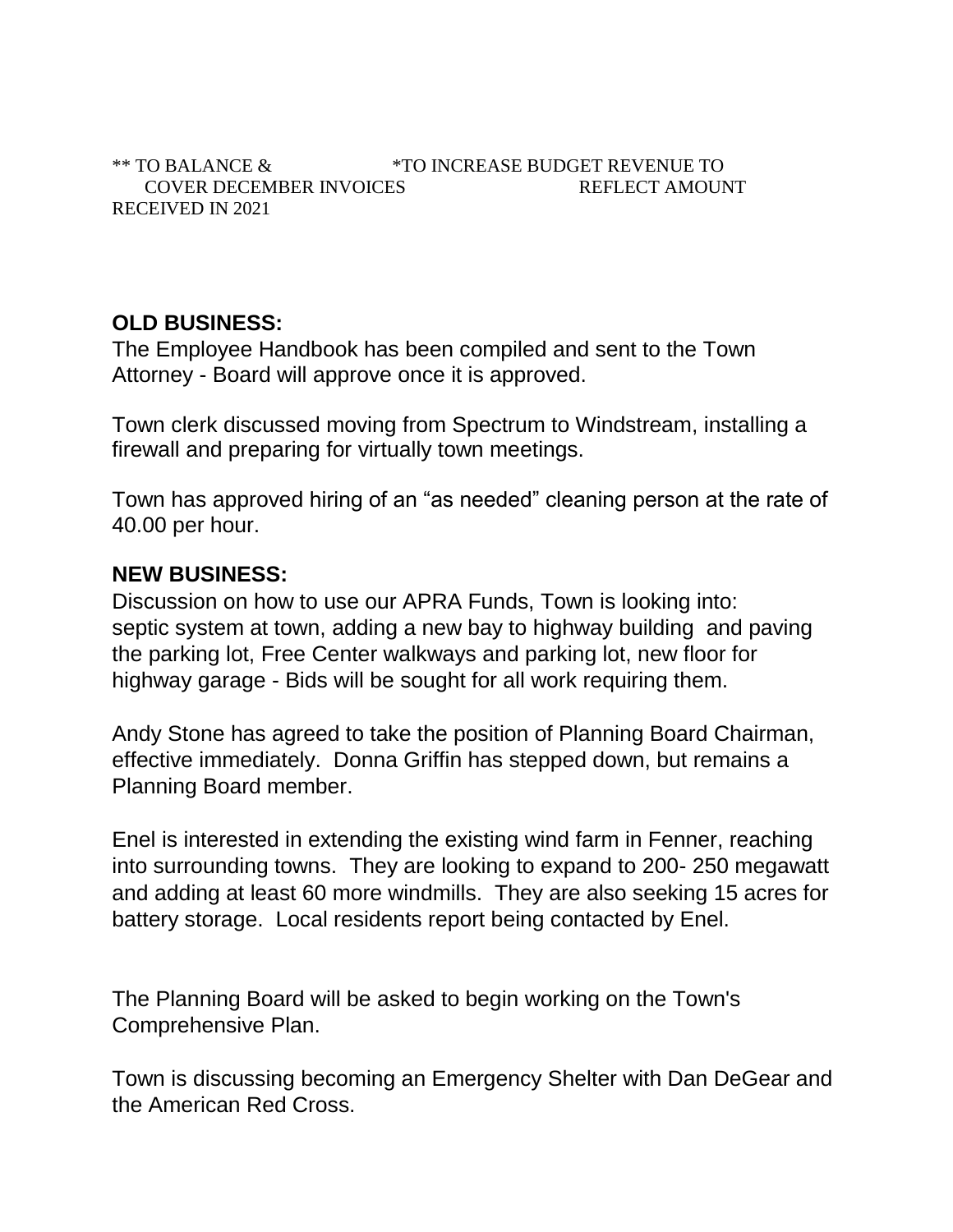# **PUBLIC COMMENT:**

Town residents expressed concern about the Cypress Solar Project, Supervisor Jones shared that Madison County has this on their radar and will be actively supporting Towns as more and more farmland is at risk.

# **VOUCHERS:**

Councilperson Strack moved to approve payment of the General Fund claims numbers G21-128– G21-138 in the amount 8,523.57of as set forth in abstract number 12 and as audited. Seconded by Councilperson Cody Approved by the Board.

Councilperson Strack moved to approve payment of the Highway Fund claims numbers H 21-100- H-21-112 in the amount 32,154.33 as set forth in abstract number 12 and as audited. Seconded by Councilperson Cody. Approved by the Board.

# **ADJOURNMENT**

Councilperson Wester moved to adjourn meeting at 9:57 pm seconded by Councilperson Strack Approved by Board

# **HANDOUTS AND REPORTS:**

On file in the Town Clerk's Office. Town Clerk Report – Supervisors Report CEO Report Highway Superintendent Report

Resolution 2022-01 Resolution 2022-02 Resolution 2022-03 Resolution 2022-04